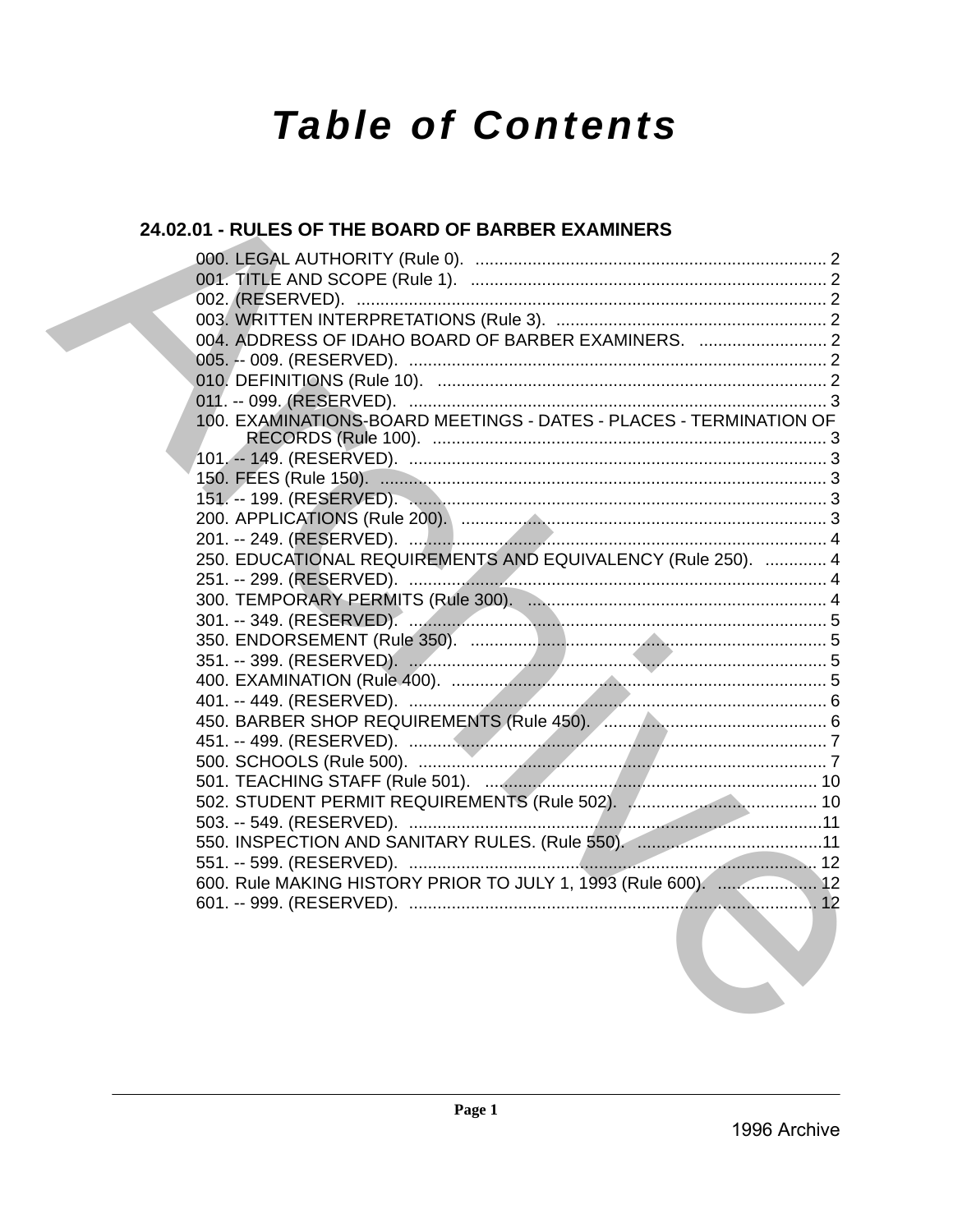#### **IDAPA 24 TITLE 02 Chapter 01**

#### **24.02.01 - RULES OF THE BOARD OF BARBER EXAMINERS**

#### <span id="page-1-1"></span><span id="page-1-0"></span>**000. LEGAL AUTHORITY (Rule 0).**

These rules are hereby prescribed and established pursuant to the authority vested in the Board of Barber Examiners by the provisions of Section 54-521, Idaho Code. (7-1-93) by the provisions of Section 54-521, Idaho Code.

#### <span id="page-1-2"></span>**001. TITLE AND SCOPE (Rule 1).**

These rules shall be cited as IDAPA 24, Title 02, Chapter 01, "Rules of the Board of Barber Examiners." (7-1-93)

#### <span id="page-1-3"></span>**002. (RESERVED).**

#### <span id="page-1-4"></span>**003. WRITTEN INTERPRETATIONS (Rule 3).**

The board may have written statements which pertain to the interpretation of the rules of this chapter. Such interpretations, if any, are available for public inspection and copying at cost in the main office of the Bureau of Occupational Licenses. (7-1-93) Occupational Licenses. **24.02.01 - RULES OF THE BOARD OF BARBER EXAMINERS**<br>
1006. LEGAL AUTHORITY (Rule 0),<br>
11. Constraint (Pacific Theorem and the authority vested in the Board of Barber Examines<br>
by degrees the first Constraint Constraint (C

#### <span id="page-1-5"></span>**004. ADDRESS OF IDAHO BOARD OF BARBER EXAMINERS.**

Bureau of Occupational Licenses Carmen Westberg, Chief Owyhee Plaza, 1109 Main Street, Suite 200 Boise, Idaho 83702. (7-1-93)

<span id="page-1-6"></span>**005. -- 009. (RESERVED).**

#### <span id="page-1-7"></span>**010. DEFINITIONS (Rule 10).**

01. "Approved" or "Approval." Approved by or approval of the Board as evidenced by formal action of  $\frac{1}{2}$  by a written instrument signed by the secretary of the Board or its agent. (7-1-93) the Board by a written instrument signed by the secretary of the Board or its agent.

02. "Barber College." A school or college approved by the Board to teach the practice of barbering as by these rules. (7-1-93) required by these rules.

03. Board. The Board of Barber Examiners as prescribed in Section 54-521, Idaho Code. (7-1-93)

04. "General Barbering Practice." Practicing barbering under the supervision of an instructor as provided in Section 54-507, Idaho Code. (7-1-93)

05. "Idaho Code." Idaho Code of 1947 with additions and corrections thereto. (7-1-93)

06. Masculine Gender. Masculine gender includes the feminine gender. (7-1-93)

07. "Practice of Barbering." Practice of barbering as defined by Section 54-502, Idaho Code. (7-1-93)

08. "Registered Barber." Any person who holds a valid certificate authorizing him to practice as a registered barber pursuant to Section 54-512, Idaho Code. (7-1-93)

09. "Scientific Barbering Practice." Practicing under the supervision of an instructor all phases of the of barbering other than cutting hair and shaving. (7-1-93) practice of barbering other than cutting hair and shaving.

10. Teacher or Instructor. The words "Teacher" and "Instructor" mean the same and are used synonymously.  $(7-1-93)$ 

11. "Theoretical Scientific Study." The study of theoretical subjects of instruction in the practice of y which shall include the subjects set forth in Section 54-507, Idaho Code. (7-1-93) barbering which shall include the subjects set forth in Section 54-507, Idaho Code.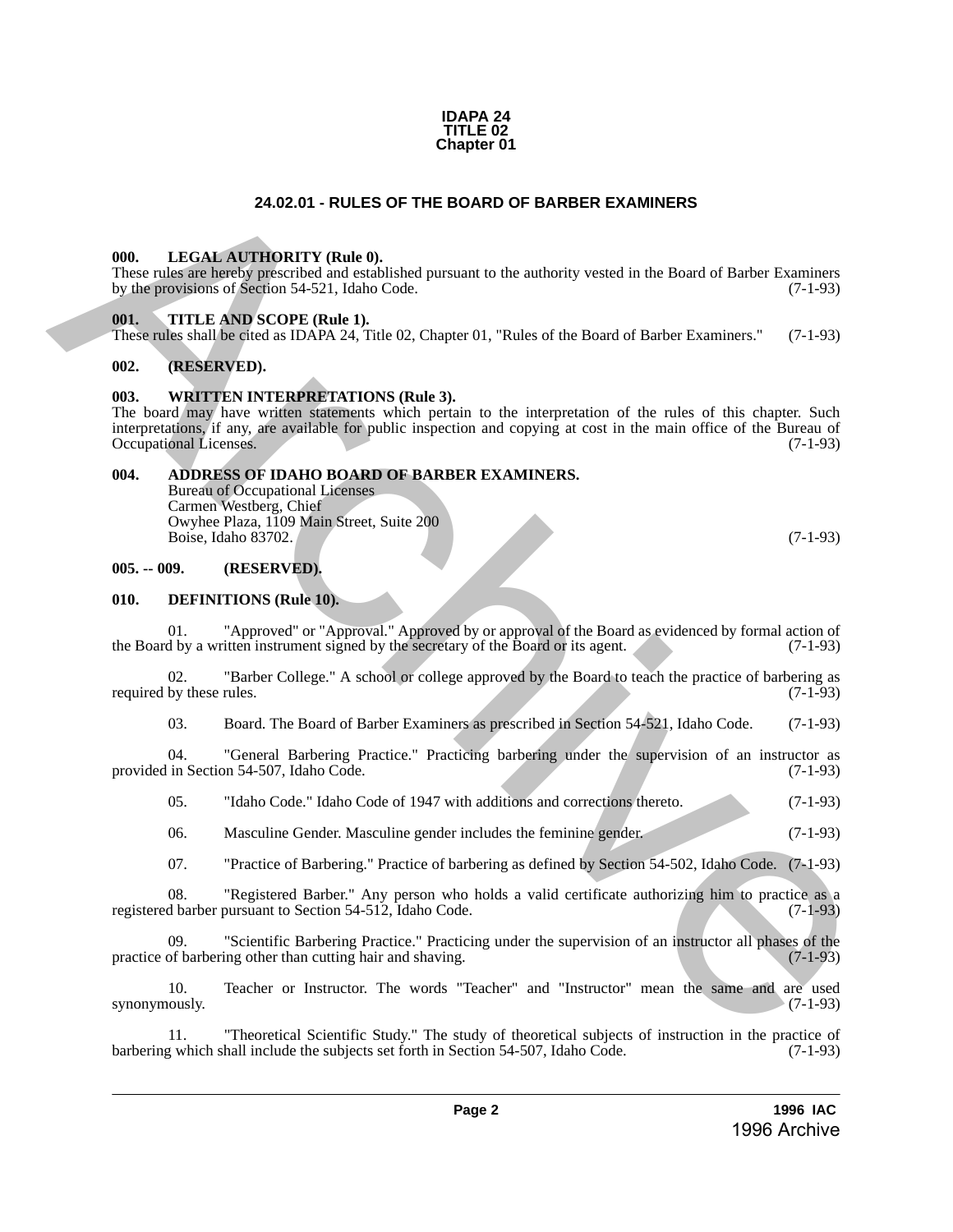#### <span id="page-2-0"></span>**011. -- 099. (RESERVED).**

#### <span id="page-2-1"></span>**100. EXAMINATIONS-BOARD MEETINGS - DATES - PLACES - TERMINATION OF RECORDS (Rule 100).**

01. Board Meetings. Regular Board of Barber Examiners meetings shall be the day prior to and the day of the examinations.

02. Examinations. Examinations for license to practice barbering in Idaho are to be held on the second Monday of March, July and November in Boise. The dates are subject to change. (7-1-93)

Records. All records in the office of the Bureau of Occupational Licenses of applicants who have not qualified for reexamination within five (5) years of notification of failure in any examination under the Barber<br>Law will be terminated and destroyed. (7-1-93) Law will be terminated and destroyed. 11. **a.** (**RESERVED).**<br>
11. **a.** (**RESERVED**). **B.** (**RESERVED**) **ARCHIVES CONS CONS CONS CONS CONS CONS CONS CONS CONS CONS CONS CONS CONS CONS CONS CONS CONS CONS CONS CONS CONS** 

#### <span id="page-2-2"></span>**101. -- 149. (RESERVED).**

#### <span id="page-2-3"></span>**150. FEES (Rule 150).**

| 01. |  |  | Examination/Reexamination Fee. Examination/Reexamination fee - Seventy-five dollars (\$75). |
|-----|--|--|---------------------------------------------------------------------------------------------|
|     |  |  |                                                                                             |

(7-1-96)

02. Endorsement Fee. Endorsement fee - Eighty dollars (\$80). (7-1-93)

03. Original License Fee. Original License Fee - Thirty dollars (\$30). (7-1-96)

04. Annual Renewal Fee for Registered Barber License. Annual renewal fee for registered (Master) (7-1-96) barber license - Fifty dollars (\$50).

05. Teacher Certificate Examination. Teacher certificate examination - One hundred dollars (\$100). (7-1-93)

06. Original Teacher License and Annual Renewal for Teacher License. Original teacher license and annual renewal for teacher license - Thirty dollars (\$30). (7-1-93)

| 07. | Student Registration. Student registration - Twenty dollars (\$20). |  |  | $(7-1-93)$ |
|-----|---------------------------------------------------------------------|--|--|------------|
|     |                                                                     |  |  |            |

08. Temporary Permit Fee. Temporary permit fee - Fifteen dollars (\$15). (7-1-93)

09. Renewal and Reinstatement of Licenses. See Sections 54-518 and 67-2614, Idaho Code. (7-1-93)

#### <span id="page-2-4"></span>**151. -- 199. (RESERVED).**

#### <span id="page-2-5"></span>**200. APPLICATIONS (Rule 200).**

01. Application for License. Application for license shall be made on forms furnished by the Bureau of Occupational Licenses, Owyhee Plaza, 1109 Main Street, Suite 220, Boise, Idaho 83702, and received in that office at least fifteen (15) days prior to the date of examination. (7-1-93)

Photographs Required. Two (2) identical photographs, bust only, shall be provided one (1) to be plication, one (1) to the license. (Section 54-509, Idaho Code).  $(7-1-93)$ attached to the application, one  $(1)$  to the license. (Section 54-509, Idaho Code).

03. Registered Barber Qualifications. Applicants for license as a registered barber must qualify under isions of Section 54-505, Idaho Code. (7-1-93) the provisions of Section 54-505, Idaho Code.

04. Applicants for License from Other States. Applicants for license from other states must qualify provisions of Section 54-512, Idaho Code. (7-1-93) under the provisions of Section 54-512, Idaho Code.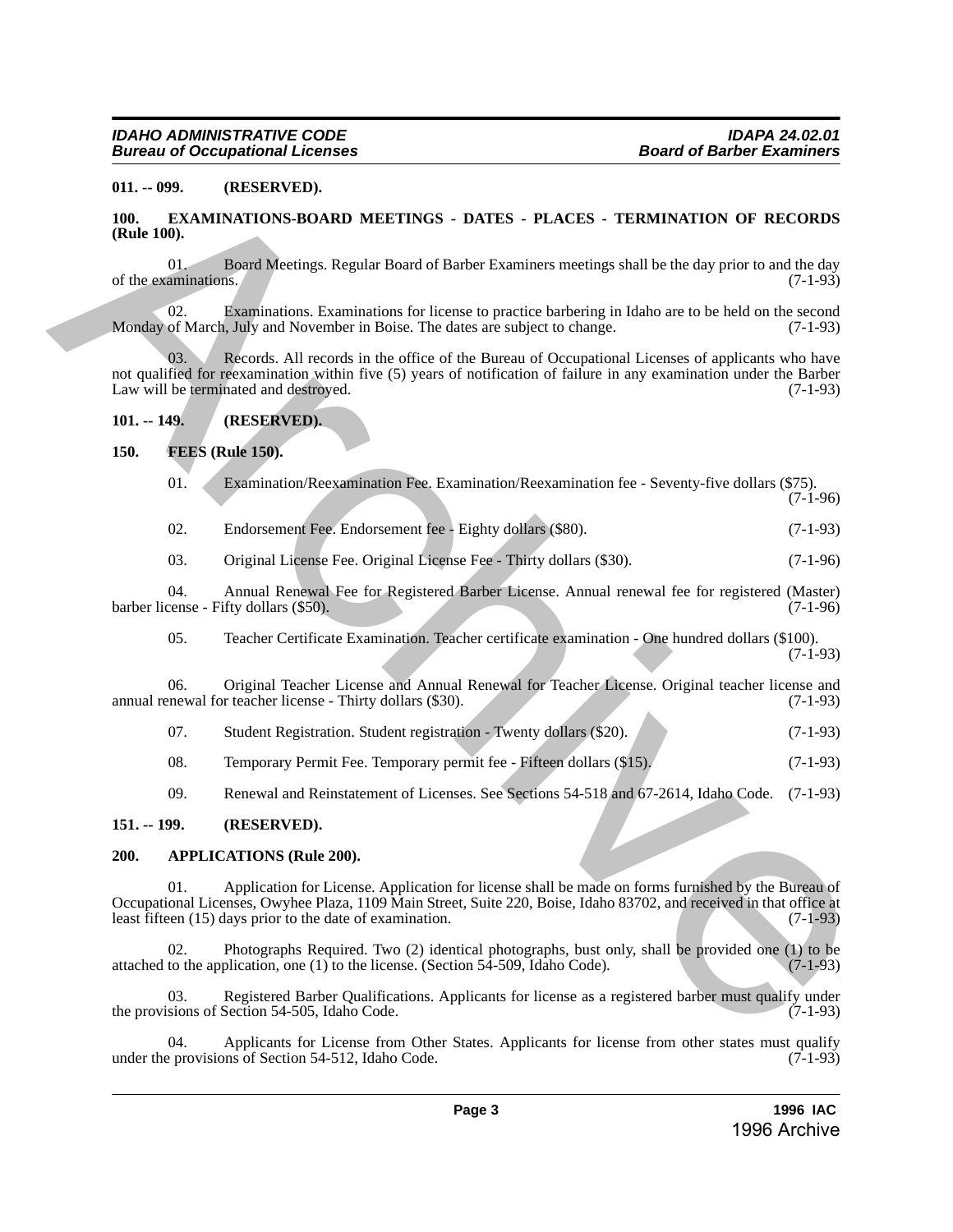### <span id="page-3-0"></span>**201. -- 249. (RESERVED).**

#### <span id="page-3-1"></span>**250. EDUCATIONAL REQUIREMENTS AND EQUIVALENCY (Rule 250).**

|                                                                                                                                                                                                                                                                                                                                                                      | 05.<br>Applicants for Barber Instructor License. Applicants for barber instructor license under the<br>provisions of Section 54-527 and 54-528, Idaho Code, shall have been a registered (master barber) in Idaho for at<br>least three (3) years. A barber instructor must obtain twenty (20) hours of continued education approved by the board<br>within the twelve (12) months preceding license renewal application. Twelve (12) hours must be in educational<br>training and eight (8) hours in seminars, trade shows, etc. No person shall be issued a certificate until he has had not<br>less than three (3) years experience in practical barbering. Any person who makes application to obtain a certificate to<br>teach barbering must pass satisfactorily the barber teacher examination to be conducted by the Board of Barber<br>Examiners.<br>$(7-1-93)$ |     |                                                                                                                                                                                                                                                                                                                                                                                                                |            |  |
|----------------------------------------------------------------------------------------------------------------------------------------------------------------------------------------------------------------------------------------------------------------------------------------------------------------------------------------------------------------------|--------------------------------------------------------------------------------------------------------------------------------------------------------------------------------------------------------------------------------------------------------------------------------------------------------------------------------------------------------------------------------------------------------------------------------------------------------------------------------------------------------------------------------------------------------------------------------------------------------------------------------------------------------------------------------------------------------------------------------------------------------------------------------------------------------------------------------------------------------------------------|-----|----------------------------------------------------------------------------------------------------------------------------------------------------------------------------------------------------------------------------------------------------------------------------------------------------------------------------------------------------------------------------------------------------------------|------------|--|
|                                                                                                                                                                                                                                                                                                                                                                      | $201. - 249.$                                                                                                                                                                                                                                                                                                                                                                                                                                                                                                                                                                                                                                                                                                                                                                                                                                                            |     | (RESERVED).                                                                                                                                                                                                                                                                                                                                                                                                    |            |  |
|                                                                                                                                                                                                                                                                                                                                                                      | 250.                                                                                                                                                                                                                                                                                                                                                                                                                                                                                                                                                                                                                                                                                                                                                                                                                                                                     |     | <b>EDUCATIONAL REQUIREMENTS AND EQUIVALENCY (Rule 250).</b>                                                                                                                                                                                                                                                                                                                                                    |            |  |
|                                                                                                                                                                                                                                                                                                                                                                      |                                                                                                                                                                                                                                                                                                                                                                                                                                                                                                                                                                                                                                                                                                                                                                                                                                                                          | 01. | High School Education. The Idaho law as amended by the 1959 Session of the Idaho State<br>Legislature requires that an applicant for license under Sections 54-505, 54-506 and 54-512, Idaho Code, show proof<br>of having at least two (2) years of high school education. This provision has been interpreted as satisfactory<br>completion of the tenth grade - eligibility to commence the eleventh grade. | $(7-1-93)$ |  |
|                                                                                                                                                                                                                                                                                                                                                                      |                                                                                                                                                                                                                                                                                                                                                                                                                                                                                                                                                                                                                                                                                                                                                                                                                                                                          | 02. | General Education Development Tests. Arrangements have been made for use of the General<br>Education Development Tests for the purpose of furnishing proof of equivalent of two (2) years of high school<br>education. Following is a list of locations and examiners to contact in regard to such examinations:                                                                                               | $(7-1-93)$ |  |
|                                                                                                                                                                                                                                                                                                                                                                      |                                                                                                                                                                                                                                                                                                                                                                                                                                                                                                                                                                                                                                                                                                                                                                                                                                                                          | a.  | Boise - Boise State University.                                                                                                                                                                                                                                                                                                                                                                                | $(7-1-93)$ |  |
|                                                                                                                                                                                                                                                                                                                                                                      | b.                                                                                                                                                                                                                                                                                                                                                                                                                                                                                                                                                                                                                                                                                                                                                                                                                                                                       |     | Coeur d'Alene - North Idaho College.                                                                                                                                                                                                                                                                                                                                                                           | $(7-1-93)$ |  |
|                                                                                                                                                                                                                                                                                                                                                                      | c.                                                                                                                                                                                                                                                                                                                                                                                                                                                                                                                                                                                                                                                                                                                                                                                                                                                                       |     | Idaho Falls - Vocational Technical Education.                                                                                                                                                                                                                                                                                                                                                                  | $(7-1-93)$ |  |
|                                                                                                                                                                                                                                                                                                                                                                      | d.                                                                                                                                                                                                                                                                                                                                                                                                                                                                                                                                                                                                                                                                                                                                                                                                                                                                       |     | Lewiston - Lewis and Clark State College.                                                                                                                                                                                                                                                                                                                                                                      | $(7-1-93)$ |  |
|                                                                                                                                                                                                                                                                                                                                                                      | e.                                                                                                                                                                                                                                                                                                                                                                                                                                                                                                                                                                                                                                                                                                                                                                                                                                                                       |     | Moscow - University of Idaho.                                                                                                                                                                                                                                                                                                                                                                                  | $(7-1-93)$ |  |
|                                                                                                                                                                                                                                                                                                                                                                      | f.                                                                                                                                                                                                                                                                                                                                                                                                                                                                                                                                                                                                                                                                                                                                                                                                                                                                       |     | Pocatello - Council and Testing service, Idaho State University.                                                                                                                                                                                                                                                                                                                                               | $(7-1-93)$ |  |
|                                                                                                                                                                                                                                                                                                                                                                      | g.                                                                                                                                                                                                                                                                                                                                                                                                                                                                                                                                                                                                                                                                                                                                                                                                                                                                       |     | Rexburg - Ricks College.                                                                                                                                                                                                                                                                                                                                                                                       | $(7-1-93)$ |  |
|                                                                                                                                                                                                                                                                                                                                                                      | h.                                                                                                                                                                                                                                                                                                                                                                                                                                                                                                                                                                                                                                                                                                                                                                                                                                                                       |     | Twin Falls - College of Southern Idaho.                                                                                                                                                                                                                                                                                                                                                                        | $(7-1-93)$ |  |
| 03.<br>occupational school he will attend is located, to be examined. A fee is required for the examination. If an applicant<br>takes the G.E.D. tests and receives an average cutting score of not less than thirty-five (35), with no category below a<br>cutting score of thirty (30), he or she is considered to have the equivalent of a tenth grade education. |                                                                                                                                                                                                                                                                                                                                                                                                                                                                                                                                                                                                                                                                                                                                                                                                                                                                          |     | Attendance and Test Fees. The applicant may go to the school in his area, or in the area in which the                                                                                                                                                                                                                                                                                                          | $(7-1-93)$ |  |
|                                                                                                                                                                                                                                                                                                                                                                      | $251. - 299.$                                                                                                                                                                                                                                                                                                                                                                                                                                                                                                                                                                                                                                                                                                                                                                                                                                                            |     | (RESERVED).                                                                                                                                                                                                                                                                                                                                                                                                    |            |  |
| <b>300.</b>                                                                                                                                                                                                                                                                                                                                                          |                                                                                                                                                                                                                                                                                                                                                                                                                                                                                                                                                                                                                                                                                                                                                                                                                                                                          |     | <b>TEMPORARY PERMITS (Rule 300).</b>                                                                                                                                                                                                                                                                                                                                                                           |            |  |
|                                                                                                                                                                                                                                                                                                                                                                      | Requirements for Permit. An applicant who has not previously been issued a permit under this rule<br>01.<br>and whose application and fees for licensure by examination or by endorsement as a Registered Barber are accepted<br>by the Bureau of Occupational Licenses as being fully completed, in accordance with the requirements of the Idaho<br>Barber Law and these rules, shall be eligible to receive a temporary permit.<br>$(7-1-93)$                                                                                                                                                                                                                                                                                                                                                                                                                         |     |                                                                                                                                                                                                                                                                                                                                                                                                                |            |  |
|                                                                                                                                                                                                                                                                                                                                                                      |                                                                                                                                                                                                                                                                                                                                                                                                                                                                                                                                                                                                                                                                                                                                                                                                                                                                          | 02. | Application for Permit. An application for temporary permit must be submitted to the Bureau of<br>Occupational Licenses together with the fee for a temporary permit as established by Idaho Code, Section 54-518.                                                                                                                                                                                             |            |  |

### <span id="page-3-2"></span>**251. -- 299. (RESERVED).**

#### <span id="page-3-3"></span>**300. TEMPORARY PERMITS (Rule 300).**

02. Application for Permit. An application for temporary permit must be submitted to the Bureau of Occupational Licenses together with the fee for a temporary permit as established by Idaho Code, Section 54-518. (7-1-93)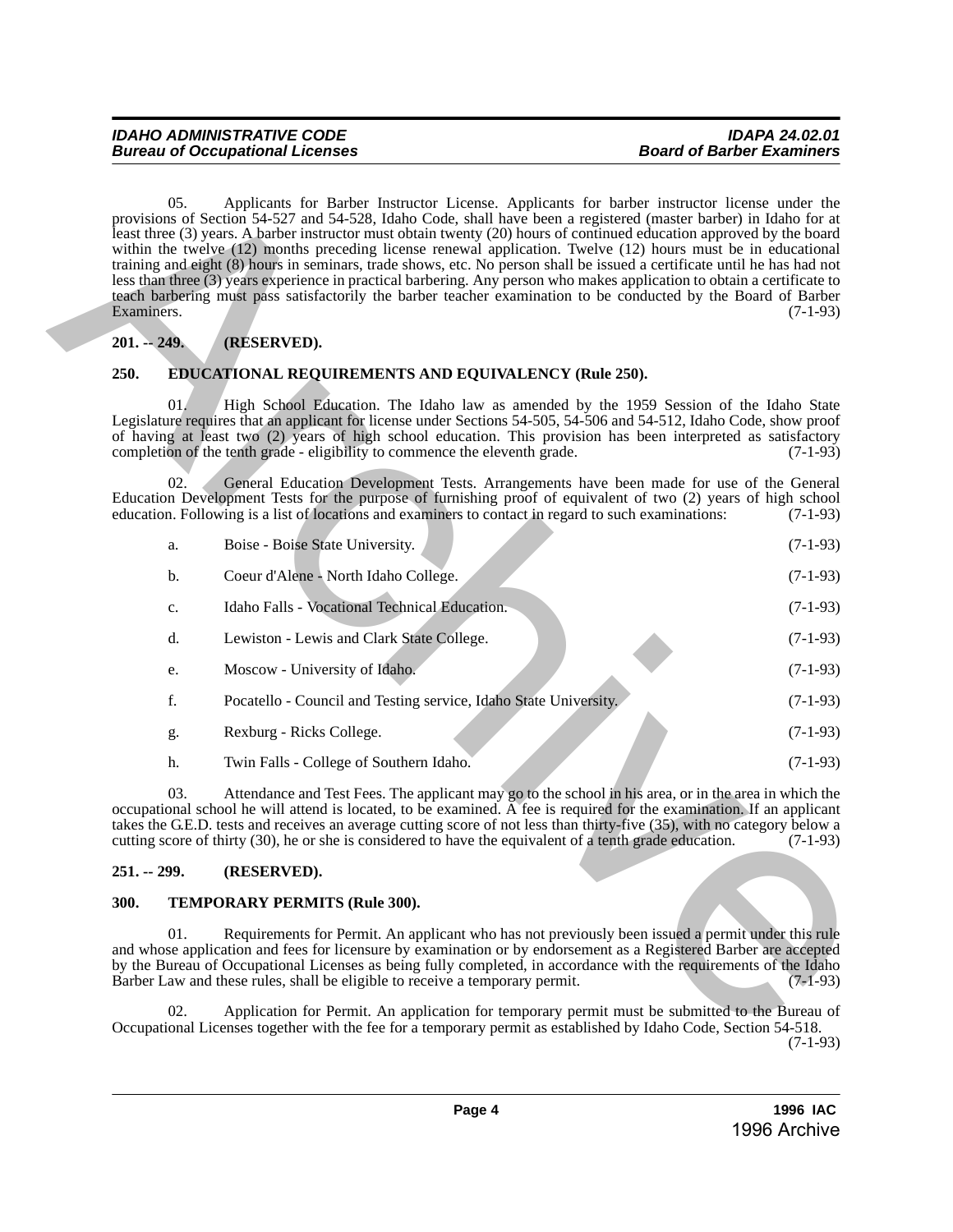#### *IDAHO ADMINISTRATIVE CODE IDAPA 24.02.01 Bureau of Occupational Licenses*

03. Supervision Requirement. Barber applicants working on a temporary permit must be under the teners onal supervision of a Registered Barber currently licensed in Idaho. (7-1-93) immediate personal supervision of a Registered Barber currently licensed in Idaho.

04. Permit Expiration Dates. Permits shall be dated and expire upon receipt of the results of the qualifying examination next given after issuance of the permit. Permits issued for endorsement applicants shall be dated and expire one week after the next regularly scheduled board meeting. (7-1-93)

Legal Authority of Permit. A temporary permit to work shall in no way bind the Idaho Board of Barber Examiners or the Bureau of Occupational Licenses to issue an Idaho Barber license to such applicant. (7-1-93)

#### <span id="page-4-0"></span>**301. -- 349. (RESERVED).**

#### <span id="page-4-1"></span>**350. ENDORSEMENT (Rule 350).**

01. Requirements for Licensure Without Examination. (7-1-93)

a. Applicants for license by endorsement under the provisions of Section 54-512, Idaho Code, must make application on Form B-37 and furnish proof of current license in another state, territory, possession or country, having requirements substantially equal to the requirements of Idaho, or must have completed three (3) years of practical experience as a licensed barber within the immediately preceding five (5) years. (7-1-93) practical experience as a licensed barber within the immediately preceding five  $(5)$  years.

b. Form Bar-53 must be completed and signed by the licensing agency of such other state, territory, possession or country, and filed in the office of the Bureau of Occupational Licenses with the application for license.  $(7-1-93)$ 

c. Proof of three (3) years practical experience, in the form of an affidavit signed by a licensed barber, verifying applicant's statement of such practical experience is required. The letter of recommendation, page 3 of the Form B-37, may be used for this purpose. Dates and places of such practical experience must be given. (7 Form B-37, may be used for this purpose. Dates and places of such practical experience must be given.

d. Application for license by endorsement must be accompanied by proof of applicant having met the education requirements as set forth in Section 54-505, Idaho Code; proof of having satisfactorily completed at least two (2) years of high school (tenth grade), or equivalent education. (7-1-93) two (2) years of high school (tenth grade), or equivalent education.

Applications for license by endorsement must be accompanied by the endorsement fee and the license fee. If the Idaho Barber Board finds that the applicant is ineligible for license by endorsement, but is eligible for license by examination, a refund may be made of the endorsement fee in excess of the required examination fee, and the applicant permitted to take the examination. (7-1-93) and the applicant permitted to take the examination.

02. Requirements for Licensure by Examination. (7-1-93)

a. Credit of fifty (50) hours of training in an approved school of barbering, will be given for each three (3) months of practical experience as a licensed barber in another state, territory, possession or country. (Example: If a barber is licensed in a state which does not have requirements equal to the requirements of Idaho, or for any other reason does not have endorsement with Idaho, such applicant is required to meet the educational requirements of Idaho. If he has completed a course of one thousand five hundred (1500) hours of training in a licensed school in such other state and has one (1) year of practical experience as a licensed barber, he is considered to have completed two hundred (200) hours of training in school, and is eligible to take the examination for Idaho barber license. (7-1-93) From the state state and the state of the state of the state of the state of the state of the state of the state of the state of the state of the state of the state of the state of the state of the state of the state of t

#### <span id="page-4-2"></span>**351. -- 399. (RESERVED).**

#### <span id="page-4-3"></span>**400. EXAMINATION (Rule 400).**

01. Content and Passing Grade on Exam. The examination will consist of two (2) portions: theory and practical. An applicant must obtain at least a seventy-five percent (75%) grade on each portion to pass the examination. (7-1-93)  $\alpha$  examination.  $(7-1-93)$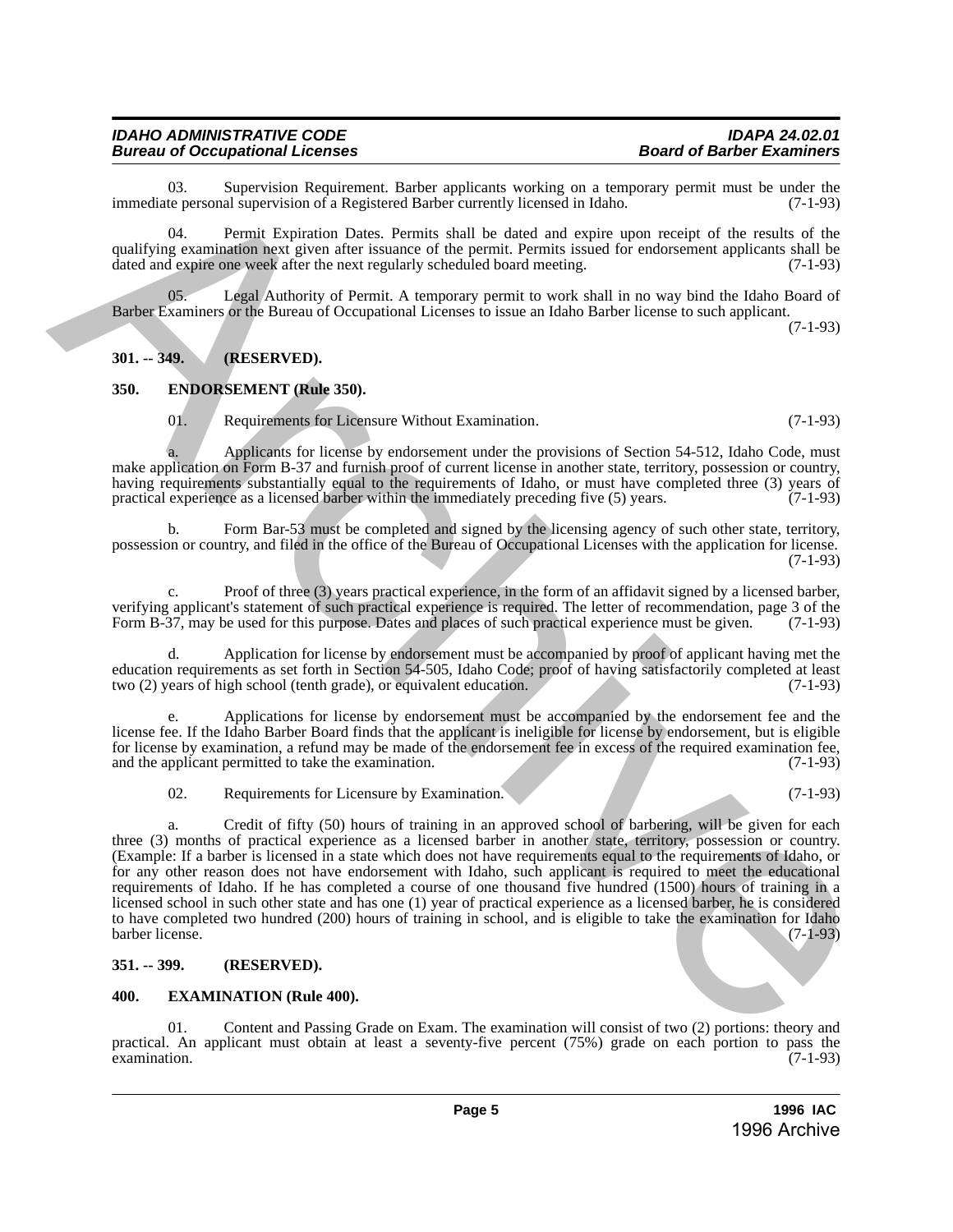02. Subjects on Exam. The following subjects will be included in the practical examination: personal appearance and hygiene, shampoo, haircutting (includes blow dry and style), permanent waving and an optional service which will be selected by the Board at the time of examination. The optional service will be either a shave, a massage, or hair color. (7-1-93) appearance and biological on Franc. The following arbivers will be included in the practice constantion personal<br>active with South Fourier and the control of the Bound of the Boundarium Constitution (1-1-05)<br>actives with

03. Failure of Exam. An applicant who fails to obtain a grade of at least seventy-five (75%) percent in either the practical or theoretical portion of the examination is considered to have failed that portion of the examination and is required to comply with Sections 54-505, 54-506, 54-512 and 67-2617, Idaho Code and be successfully reexamined on the failed portion(s) prior to licensure. (7-1-93)

### <span id="page-5-0"></span>**401. -- 449. (RESERVED).**

### <span id="page-5-1"></span>**450. BARBER SHOP REQUIREMENTS (Rule 450).**

01. Primary Shop, Licensure and Operation Requirements. (7-1-93)

a. Plans and specifications complying with local ordinances and zoning shall be submitted to the Idaho Barber Board for approval before opening a new shop; (7-1-93)

b. There is a working floor space of not less than one hundred eight (108) square feet for a single station shop in addition to any restroom and access areas and an additional fifty  $(50)$  square feet of floor space for every station in excess of one;  $(7-1-93)$ every station in excess of one;

c. Business other than cosmetology or barber shops, and living quarters shall be separate and apart;  $(7-1-93)$ 

d. There is approved hot and cold running water source and drainage systems that are available also to iguous cosmetology or barber shop that may exist; any contiguous cosmetology or barber shop that may exist;

e. The license area does not overlap any portion of a contiguous or other primary shop designated  $area$ ; (7-1-93)

f. There is access to restrooms from within the building; and (7-1-93)

g. Home shops must provide a separate outside entrance directly into the shop. All doors to a shop from adjacent rooms shall be closed.

02. Contiguous Shop, Licensure and Operation Requirements. (7-1-93)

a. Plans and specifications complying with local ordinances and zoning shall be submitted to the Idaho Barber Board for approval before opening a new shop. (7-1-93)

b. The licensed area is contiguous by a minimum three (3) foot access to an area licensed as a primary logy establishment or primary barber shop.  $(7-1-93)$ cosmetology establishment or primary barber shop.

c. The licensed area does not overlap any portion of a primary or other contiguous shop designated  $area.$  (7-1-93)

d. The licensed area provides a minimum of fifty (50) square feet of working floor space for each al station. (7-1-93) individual station.

e. There is access to restrooms from within the building. (7-1-93)

03. Barber Shop Changes in Ownership - Location. (7-1-93)

a. Whenever a change of ownership or location of a barber shop occurs, an original registration fee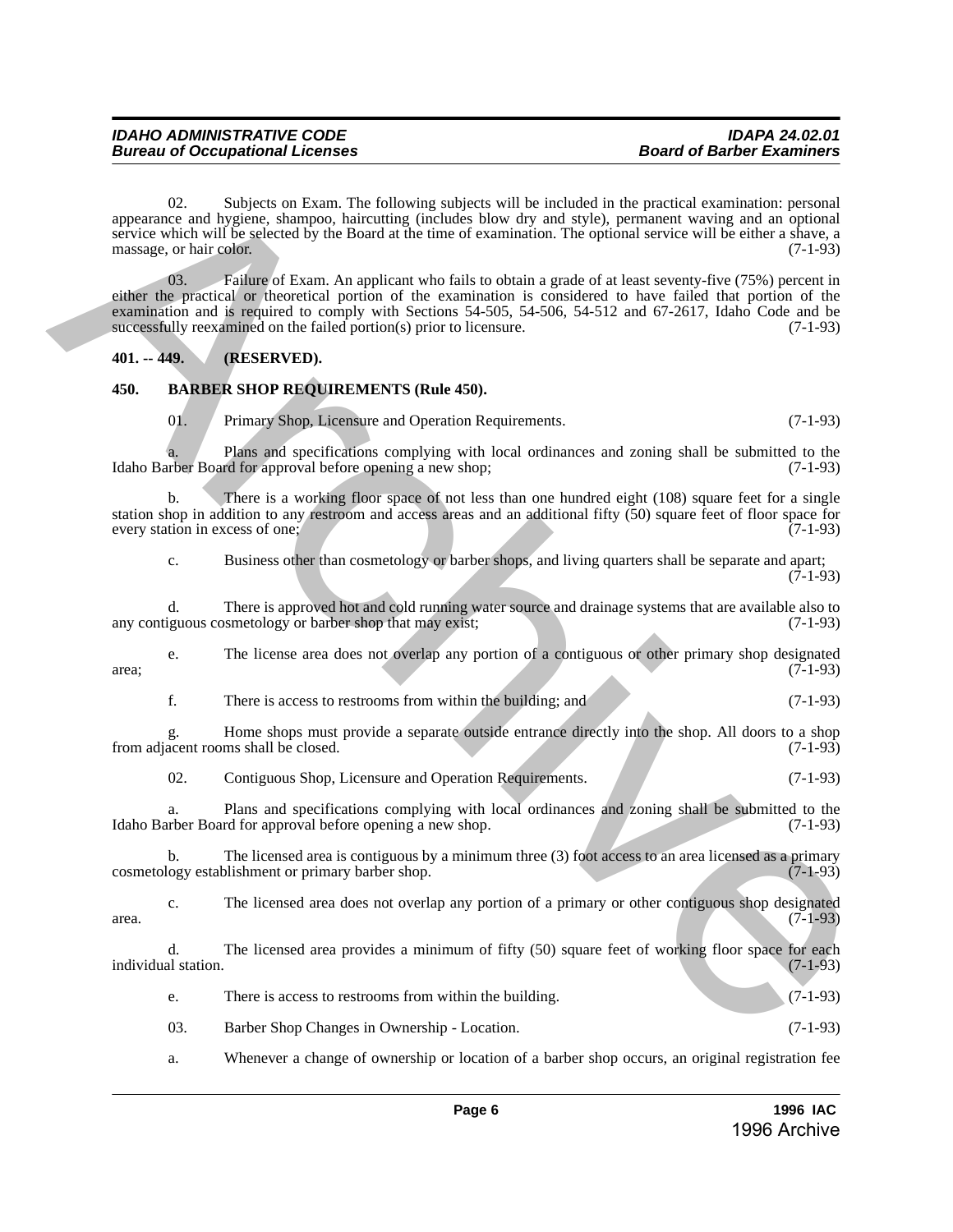#### *IDAHO ADMINISTRATIVE CODE IDAPA 24.02.01 Bureau of Occupational Licenses*

must be paid and compliance with all rules concerning a new establishment met, before a new license will be issued.<br>LICENSE IS NOT TRANSFERRABLE. (7-1-93) LICENSE IS NOT TRANSFERRABLE.

b. Deletion of an owner from multiple ownership does not constitute a change in ownership. (7-1-93)

c. Addition of an owner to multiple ownership constitutes a change in ownership. (7-1-93)

<span id="page-6-0"></span>**451. -- 499. (RESERVED).**

#### <span id="page-6-1"></span>**500. SCHOOLS (Rule 500).**

01. Barber College Instructor Requirements. A barber college must be under the direct, personal on of a registered barber instructor at all times. supervision of a registered barber instructor at all times.

02. Out of State Barber College Requirements. Barber colleges from out-of-state applying for approval must have licensed instructors in their schools as required by the Idaho Barber Law. If the states where the colleges are located do not require a license or an examination for their instructors, the applicants must have their instructors take the Idaho instructor's examination before colleges will be approved. This examination will not qualify successful applicant for an Idaho instructor's certificate, unless applicant is also an Idaho registered barber. (7-1-93)

03. Barber College Maximum Student Enrollment. No barber college shall enroll more than ten (10) students until the Board finds that such college has a sufficient number of patrons to provide the training for all students in general barbering practice required by these rules. No barber college shall increase its enrollment above<br>the ten (10) student limitation without the approval of the Board. (7-1-93) the ten  $(10)$  student limitation without the approval of the Board.

04. Identification. (7-1-93)

a. Each barber college shall advertise to the public that it is a barber college by displaying a sign which shall contain in letters not less than six inches (6") in height the words "Barber College" or "Barber School."  $(7-1-93)$ 

b. Each barber college shall display in a conspicuous place on its premises a sign stating that the work rein is done exclusively by students. (7-1-93) done therein is done exclusively by students.

05. Sanitation. (7-1-93)

a. Each barber college shall post in a conspicuous place on its premises a copy of these rules, and also a copy of the rules governing sanitary conditions of barber shops adopted by the Board. Each college shall require strict compliance by its students to the rules governing barber shops. (7-1-93) strict compliance by its students to the rules governing barber shops.

b. Any violation of Section 54-507, Idaho Code, or these rules by a barber college shall be cause for revocation by the Board of its general approval of such college. Any action by the Idaho State Barber Board for the revocation of a barber schools approval shall be in accordance with the provisions set forth in Sections 54-507 and 54-521, Idaho Code. No barber college shall continue to engage in the business of or represent itself as being a barber college if its approval by the Board has been revoked. (7-1-93) college if its approval by the Board has been revoked. mean be annihilated and the symmetries are solutionment met, hence as the latter of  $(3-43)$ <br>
LCCNS IS NOT TRANSTRRABLE<br>
b. Decision of at owner from multiple ownership does not constitue a damp in concerning. (7-1-35)<br>
b

c. Each barber college shall have adequate ventilating and lighting equipment approved by the Board. (7-1-93)

d. Each barber college shall provide one (1) toilet for men and one (1) toilet for women. (7-1-93)

06. Practical Training Room. The floor of the practical training room shall be covered with tile or any list grade linoleum and shall have available the following equipment and facilities: (7-1-93) type of first grade linoleum and shall have available the following equipment and facilities:

| One $(1)$ lavatory for each three $(3)$ chairs. | $(7-1-93)$ |
|-------------------------------------------------|------------|
|                                                 |            |

b. One (1) cabinet for tools and linens for each chair. (7-1-93)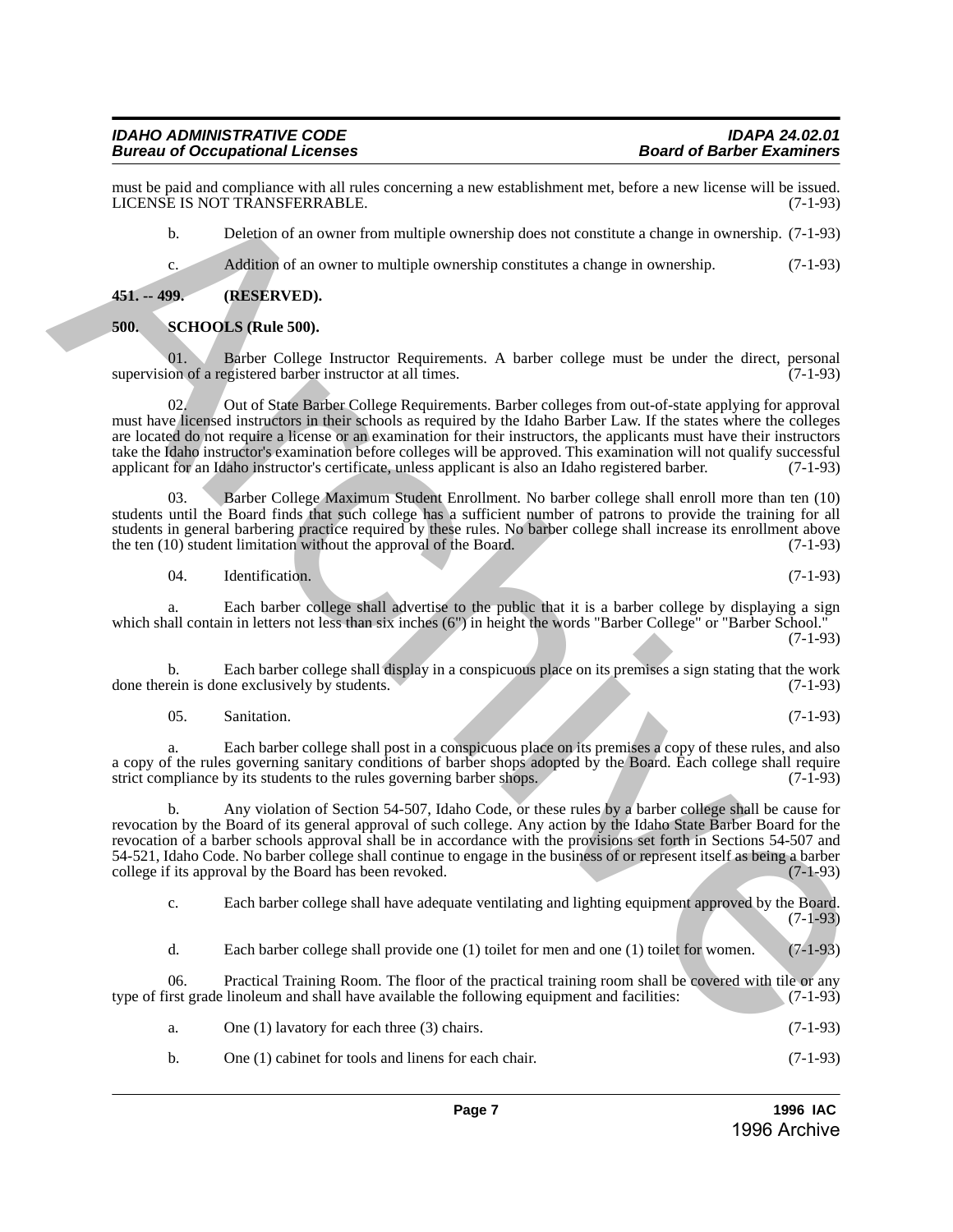c. One (1) approved soiled towel container with hinged lid or door for each chair. (7-1-93) d. One (1) sterilization solution container for each chair, adequate in size to accommodate all nts to be used on each patron. (7-1-93) instruments to be used on each patron. e. One (1) mechanical hand vibrator for every ten (10) students or a fraction thereof. (7-1-93) f. One (1) hair dryer. (7-1-93) g. One (1) time clock.  $(7-1-93)$ 07. Space Required. Each barber college shall have within the premises in which it is located adequate accommodate all facilities required by the Board. (7-1-93) space to accommodate all facilities required by the Board. 08. Barber Chair Required. Each barber chair in each such college shall be of such construction that it may be readily cleaned and it shall be mechanically workable and in good working order. Space between barber chairs, and the workstand or wall, shall be adequate so that no student will be hampered in the performance of his work. Compliance with the requirements of this subsection shall be subject to the determination of the Board and its approval. (7-1-93) approval. (7-1-93) 09. Equipment Requirements. (7-1-93) a. Classroom - The classroom shall be equipped with sufficient seating capacity for all students attending the classroom and shall have the following equipment: (7-1-93) i. One (1) lavatory with hot and cold running water for every two (2) barber chairs to be approved for scientific barbering practice classes. ii. One (1) blackboard of not less than six feet by three and one-half feet (6 ft x 3 1/2 ft) in size. (7-1-93) iii. One  $(1)$  chart of the skin and hair. (7-1-93) iv. One (1) chart of the muscles of the head, face and neck. (7-1-93) v. One (1) chart of the nerves of the head, face and neck.  $(7-1-93)$ vi. One (1) chart of the bones of the head and face.  $(7-1-93)$ vii. One (1) chart of the blood supply to the head and face.  $(7-1-93)$ viii. One (1) standard dictionary. (7-1-93) ix. One (1) medical dictionary.  $(7-1-93)$ x. One (1) microscope for the study of bacteria.  $(7-1-93)$ b. Student equipment requirements: (7-1-93) i. Tools.  $(7-1-93)$ ii. Two  $(2)$  clippers - electric.  $(7-1-93)$ iii. Four  $(4)$  brushes.  $(7-1-93)$ iv. One (1) razor (ejector).  $(7-1-93)$ Cose (1) approved solid otevel container with higged lid or door for each chair (3-1-9)<br>
instruments to be and (3) excitation reduced container for each chair, adequate in size to accommodate all<br>  $\Phi$  (5) that depends to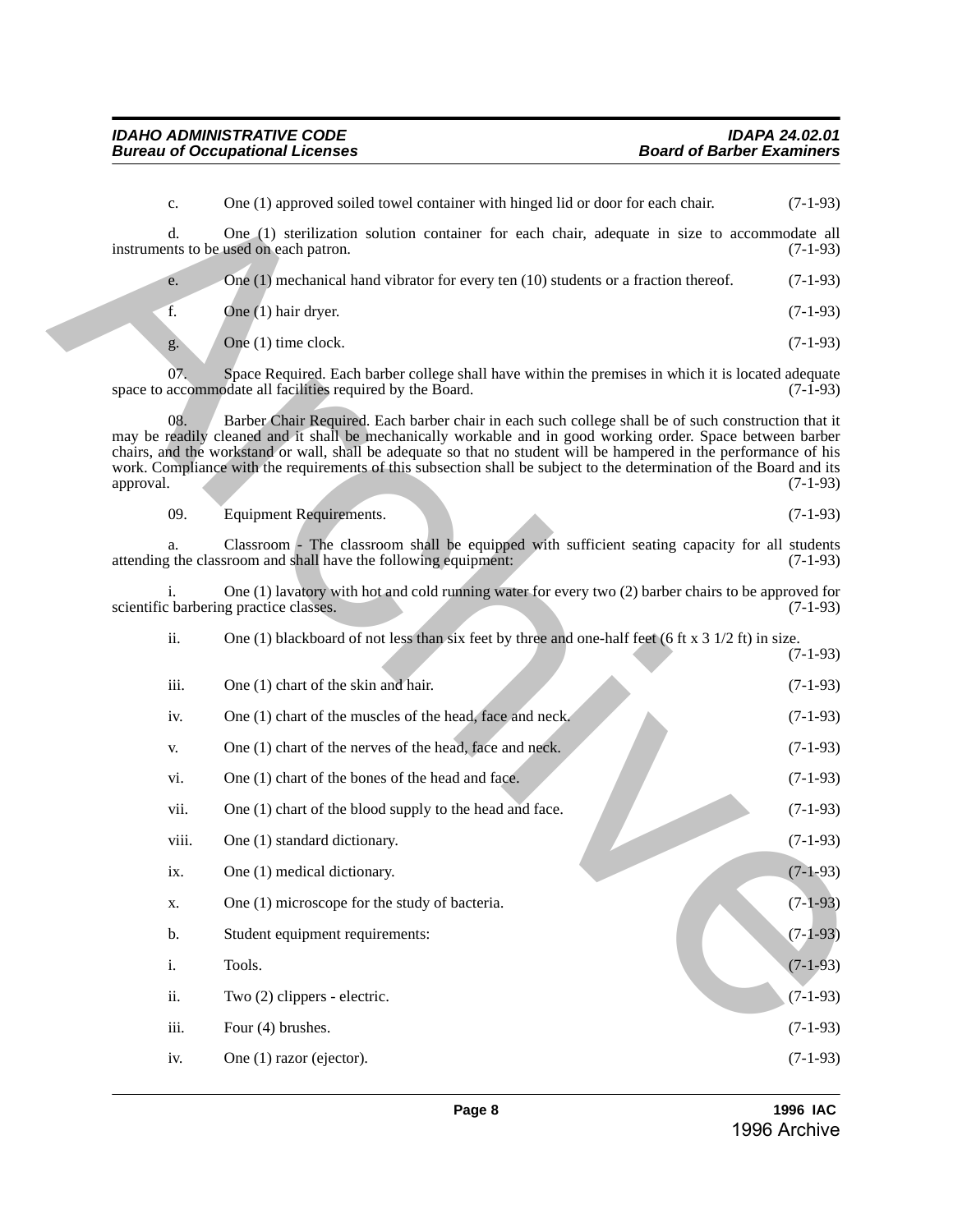v. Three (3) shears - One of which must be a thinning shear. (7-1-93) vi. One (1) smock.  $(7-1-93)$ 

vii. Each barber college shall furnish each student upon enrollment, a copy of Section 54-507, Idaho Code, and a copy of State of Idaho, Board of Barber Examiners, Bureau of Occupational Licenses, "Sanitary Rules for Barber Shops and Schools." (7-1-93)

10. Textbook. (7-1-93)

a. Schools shall use texts that cover all phases of barbering. (7-1-93)

11. Curriculum - Hours - Theory - Work Inspected - Attendance - School Examination. (7-1-93)

a. Each barber college shall meet the requirements for admission of students as set forth in Sections nd 54-507, Idaho Code, and in these rules. (7-1-93) 54-506 and 54-507, Idaho Code, and in these rules.

b. Each barber college curriculum shall consist of not less than seventeen hundred (1700) hours. Students preparing for the Idaho Registered Barber examination must complete seventeen hundred (1700) hours within a period of ten and one half (10 1/2) months before graduating. The average daily schedule of each student shall consist of the following: One (1) clock hour of theoretical study and/or one (1) hour of clinical demonstration in a classroom. Seven (7) hours of general barbering practice.  $(7-1-93)$ a classroom. Seven (7) hours of general barbering practice. There (3) shows - One of which must be a thinning short<br>
(7-1-9)<br>
(7-1-9)<br>
(7-1-9)<br>
(7-1-9)<br>
Concelling short content and the state interesting short content and the state interesting and the state of the state of the sta

Each barber college shall submit a daily schedule of its course of study to the Board for its approval and shall post a copy of such approved schedule in its general clinic where same can be easily read by all students. (7-1-93)

d. Each barber college shall require attendance in all subjects and no student shall be permitted to spend more than eight (8) clock hours in the college in any one (1) day. Daily hours are to comply with Section 54- 507, Idaho Code. No Patron shall be released from a chair after being served by a student until all the work performed by the student has been thoroughly inspected and approved by an instructor. (7-1-93)

e. Each barber college shall issue a certificate of graduation to each student after satisfactory on of one thousand seven hundred (1700) hours. (7-1-93) completion of one thousand seven hundred (1700) hours.

f. Any student who fails to pass the examination conducted by the Board shall be required to complete a further course of study and training of three (3) months of not less than five hundred (500) hours in an approved school before being eligible to take the examination again. (7-1-93)

Persons who obtain training in an approved school of barbering, but who did not complete the course of training and/or did not obtain a license in Idaho, will lose credit for five hundred (500) hours after one (1) year has lapsed since the termination of such training, and thereafter an additional two hundred fifty (250) hours for each additional year or portion thereof. (7-1-93) each additional year or portion thereof.

12. Records Required of Colleges of Barbering. (7-1-93)

a. Schools maintain monthly records on forms provided by the Bureau of Occupational Licenses (Form Bar-40 and Bar-41).

b. Schools submit a copy of the Bar-40 form to the Bureau of Occupational Licenses on or before the tenth day of the month following the month recorded. (7-1-93)

c. The aforementioned records be signed and dated by the student and instructor and be made<br>for inspection at any time. (7-1-93) available for inspection at any time.

d. The information shown on the monthly record forms is to be transferred to Form Bar-41, Student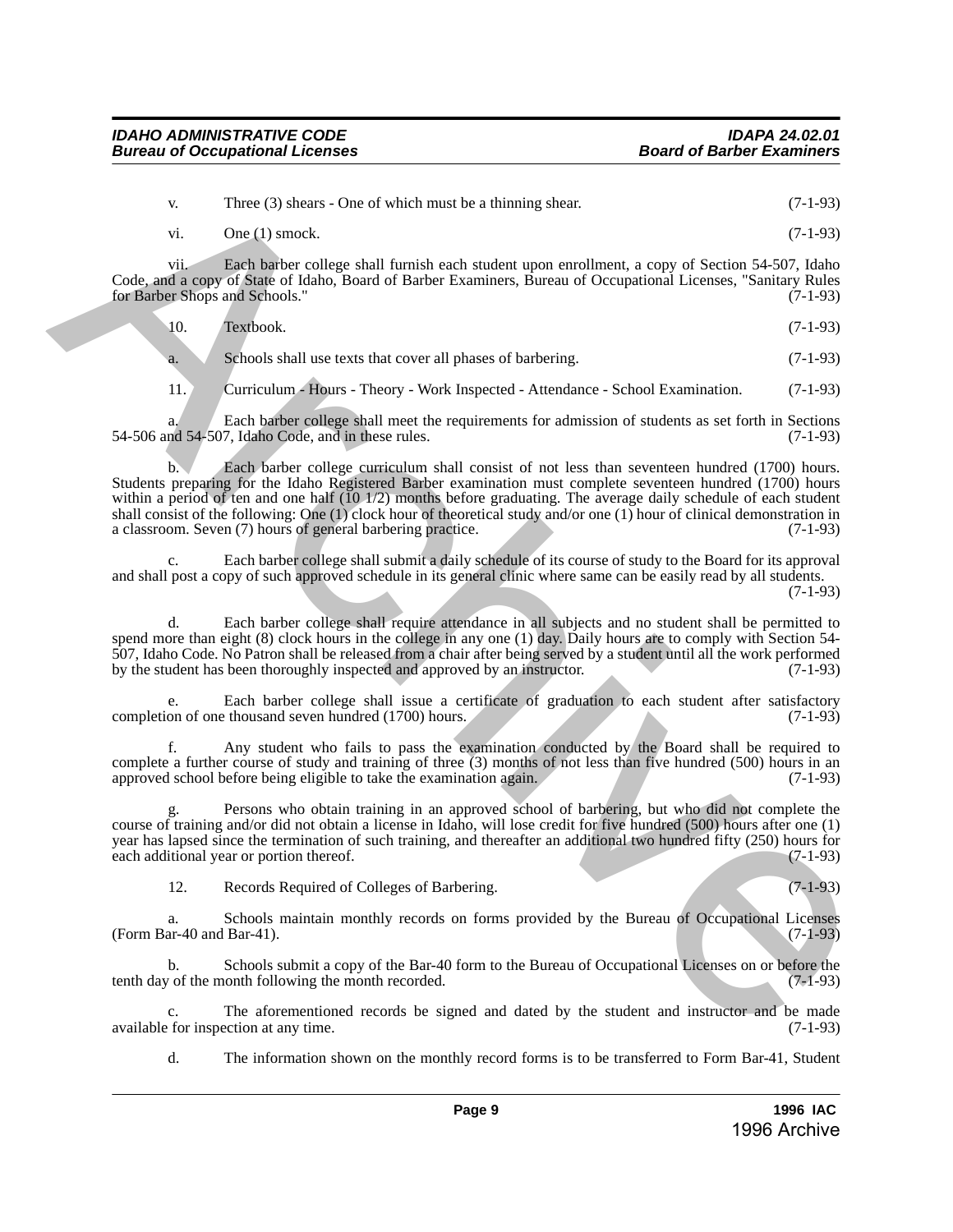| <b>IDAHO ADMINISTRATIVE CODE</b>       | <b>IDAPA 24.02.01</b>            |
|----------------------------------------|----------------------------------|
| <b>Bureau of Occupational Licenses</b> | <b>Board of Barber Examiners</b> |

|                                                                                                                                                                                                                                                                                            |       | Record of Instruction, to be filed with application for license or upon termination of training.                                                                                                                                                                                                                                          | $(7-1-93)$ |  |
|--------------------------------------------------------------------------------------------------------------------------------------------------------------------------------------------------------------------------------------------------------------------------------------------|-------|-------------------------------------------------------------------------------------------------------------------------------------------------------------------------------------------------------------------------------------------------------------------------------------------------------------------------------------------|------------|--|
|                                                                                                                                                                                                                                                                                            | e.    | Schools must inform the Bureau of Occupational Licenses of the names of all instructors employed<br>in said schools, and also notify said bureau any time such instructors are terminated.                                                                                                                                                | $(7-1-93)$ |  |
|                                                                                                                                                                                                                                                                                            | f.    | Each school will be inspected periodically by an agent of the Bureau of Occupational Licenses.                                                                                                                                                                                                                                            | $(7-1-93)$ |  |
| permit.                                                                                                                                                                                                                                                                                    | g.    | If a student is absent from training for a period of thirty (30) consecutive calendar days or more<br>they are considered to have discontinued their course of training. When a student discontinues a course of training<br>Form Bar-41 must be completed and submitted to the Bureau of Occupational Licenses together with the student | $(7-1-93)$ |  |
|                                                                                                                                                                                                                                                                                            | h.    | When a student resumes training after they have been terminated, they are required to file a new<br>application, pay an additional fee and receive a permit to practice as a student.                                                                                                                                                     | $(7-1-93)$ |  |
|                                                                                                                                                                                                                                                                                            |       | Records of training shall be maintained by the approved barber college wherein students are being<br>trained. The number of required operations on the Monthly Record Form (Form Bar-40) and Student Record of<br>Instruction (Form Bar-41) are as follows:                                                                               | $(7-1-93)$ |  |
|                                                                                                                                                                                                                                                                                            | i.    | Haircut - Eight hundred (800).                                                                                                                                                                                                                                                                                                            | $(7-1-93)$ |  |
|                                                                                                                                                                                                                                                                                            | ii.   | Style/Blow dry (Does not include haircut) - Two hundred (200).                                                                                                                                                                                                                                                                            | $(7-1-93)$ |  |
|                                                                                                                                                                                                                                                                                            | iii.  | Shampoo - Two hundred fifty (250).                                                                                                                                                                                                                                                                                                        | $(7-1-93)$ |  |
|                                                                                                                                                                                                                                                                                            | iv.   | Permanent Wave - Thirty-five (35).                                                                                                                                                                                                                                                                                                        | $(7-1-93)$ |  |
|                                                                                                                                                                                                                                                                                            | V.    | Shave or Beard Trim - Twenty-five (25).                                                                                                                                                                                                                                                                                                   | $(7-1-93)$ |  |
|                                                                                                                                                                                                                                                                                            | vi.   | Facial or Massage - Twenty (20).                                                                                                                                                                                                                                                                                                          | $(7-1-93)$ |  |
|                                                                                                                                                                                                                                                                                            | vii.  | Color/Bleach/Rinse - Ten (10).                                                                                                                                                                                                                                                                                                            | $(7-1-93)$ |  |
|                                                                                                                                                                                                                                                                                            | viii. | Hair or Scalp Treatment - Twenty-five (25).                                                                                                                                                                                                                                                                                               | $(7-1-93)$ |  |
|                                                                                                                                                                                                                                                                                            | ix.   | Curling Iron - Twenty (20).                                                                                                                                                                                                                                                                                                               | $(7-1-93)$ |  |
| grade.                                                                                                                                                                                                                                                                                     | j.    | Hygiene and Sanitation shall be taught on a continuing basis and indicated on the report form by a                                                                                                                                                                                                                                        | $(7-1-93)$ |  |
| 501.                                                                                                                                                                                                                                                                                       |       | TEACHING STAFF (Rule 501).                                                                                                                                                                                                                                                                                                                |            |  |
|                                                                                                                                                                                                                                                                                            | 01.   | Qualifications of Teacher. No person shall teach or be employed to teach in any barber school<br>within the state who at the time of rendering such service is not a holder of a teacher's certificate.                                                                                                                                   | $(7-1-93)$ |  |
|                                                                                                                                                                                                                                                                                            | 02.   | Number of Instructors Requirement. One (1) instructor must be employed for each one (1) to<br>fifteen (15) students or fractional part thereof.                                                                                                                                                                                           | $(7-1-93)$ |  |
| 502.<br>STUDENT PERMIT REQUIREMENTS (Rule 502).<br>Each barber college shall require each applicant for admission to enrollment to file with the college a written<br>application in a form prescribed by the Board. Each such application shall be accompanied by the following: (7-1-93) |       |                                                                                                                                                                                                                                                                                                                                           |            |  |
|                                                                                                                                                                                                                                                                                            | 01.   | Proof of Character. Satisfactory proof in writing that the applicant is of good moral character.                                                                                                                                                                                                                                          | $(7-1-93)$ |  |

#### <span id="page-9-0"></span>**501. TEACHING STAFF (Rule 501).**

#### <span id="page-9-1"></span>**502. STUDENT PERMIT REQUIREMENTS (Rule 502).**

02. Educational Certification. A certificate verifying the completion of a tenth grade or an equivalent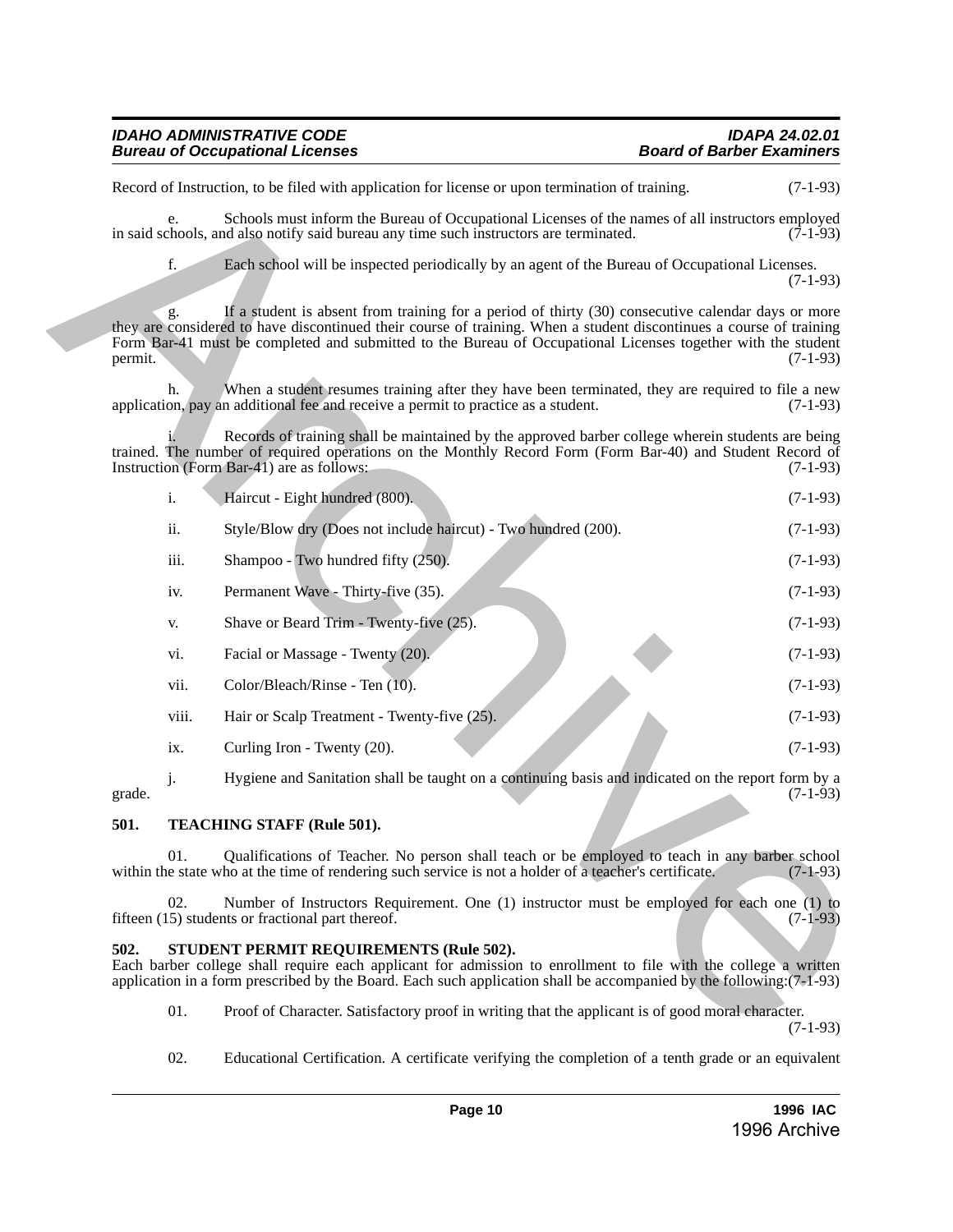education as determined by a GED examination. (7-1-93)

03. Current Photograph. A current photograph of the applicant, head and shoulders only, three inches by two inches  $(3'' \times 2'')$ , which bears his signature. (7-1-93)

04. Submission of Required Documents by Barber College to Board. Each barber college, before admitting any student to enrollment, shall send application, together with all documents attached thereto, to the Board. If the Board finds that the applicant fails to meet its requirements, the Board shall at once notify the college and the applicant and state its reasons therefore. If the Board finds that the applicant meets its requirements, the Board shall at once so notify the college and the applicant, and issue a student permit to the applicant. The college may then admit the applicant to enrollment and the student so enrolled shall thereafter display his student barber permit, together with his photograph. No barber college shall permit a student to engage in the practice of barbering in the college or attend any classes until after such student has presented the student barber permit issued to him by the Board. (7-1-93)  $Board.$  (7-1-93) education as determined by of the Decemberia of the spin tensor and and shoulders only. (1-4.9)<br>
by two index (3-2) which by the spin tensor of the spin tensor of the spin tensor of the spin tensor of the spin tensor of t

#### <span id="page-10-0"></span>**503. -- 549. (RESERVED).**

#### <span id="page-10-1"></span>**550. INSPECTION AND SANITARY RULES. (Rule 550).**

Each cosmetological establishment and school of cosmetology and barber shop and school of barbering is subject to inspection by agents of the board or bureau in accordance with the following rules (reference Section 54-824, and 54-<br>524, Idaho Code). Grade score is indicated by number following rule. (7-1-93) 524, Idaho Code). Grade score is indicated by number following rule.

01. Premises. All shops and schools shall be open to inspection during business hours to authorized representatives of the Cosmetology and Barber Boards. The use of shops or schools as living, dining, or sleeping compartments is prohibited. All shops and schools shall be maintained in an orderly manner. Score . . . . . . . . . 3 (7-1-93)

02. Heat, Light, and Ventilation. Such establishments shall be heated, lighted, and ventilated in such a manner as to be comfortable to the operators and to the customer. Score . . . . . . . . . 3 (7-1-93)

03. Floors, Walls, and Ceilings. Floors, walls, ceilings, furniture, and all other fixtures must be kept clean and in good repair at all times. Score . . . . . . . . . 5 (7-1-93)

04. Instrument Cleaning. Razors, combs, brushes, cutting heads of clipping machines, and all other instruments used by operators upon the customers shall be thoroughly cleaned after each usage. Every precaution must be used to prohibit the transfer of bacteria, material and arthropods from one person to another by means of instruments. Instruments to be cleaned prior to storage. Score . . . . . . . . . . 12 (7-1-93)

Instrument Sanitizing. Instruments must be sanitized after cleaning previous to use on each patron. This may be done by totally immersing the instruments in an approved sanitizing solution for not less than two (2) minutes. Other methods of sanitizing, may be used, if approved by the Cosmetology and Barber Boards. Score . . . . . . . . . . 12 (7-1-93)

06. Use of Prohibited or Restricted Equipment. Latherizer or other approved method such as aerosol lather to be used. (Other approved method does not mean a Mug and Brush.) Neckduster prohibited unless they are sterilized after each customer. Score . . . . . . . . . . 12 (7-1-93)

Towels. Clean towels shall be used for each patron served. A neckband of paper or clean towels shall be placed around the neck of each patron when a multi-use cloth or cape is used. Score . . . . . . . . . 5 (7-1-93)

08. Storage of Equipment. Clean linen and towels and all instruments shall be stored in a clean closed cabinet or in sanitizing equipment.